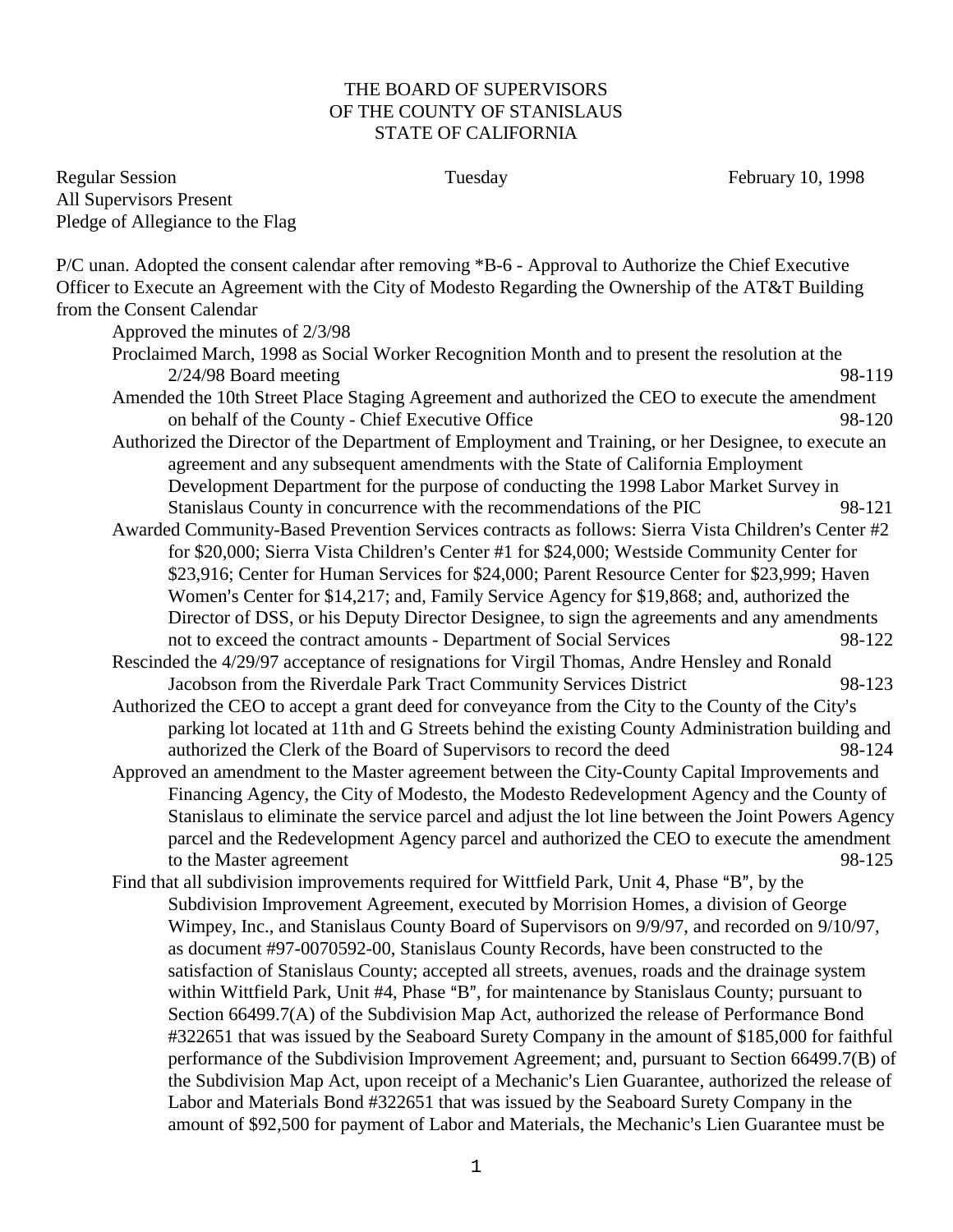dated a minimum of 35 days after the filing of the appropriate Notice of Completion, be to the benefit of Stanislaus County, and, State that there are no Liens of Record 98-126

Set the public hearing regarding the submission of the 1998 Community Development Block Grant application for 3/17/98 at 7:15 p.m. 98-127

M/S unan. Authorized the CEO to execute an agreement with the City of Modesto regarding the operation of the AT&T building to provide for casualty and liability insurance and to allow each party to collateralize its own one-half interest for purposes of financing 98-128 (1-68

S/M unan. Approved a resolution authorizing the issuance of Stanislaus County 1998 Variable Rate Certificates of Participation (Downtown Center) in an amount not to exceed \$30,000,000; approved the forms of the facilities lease/purchase agreement, agency agreement, lease agreement, trust agreement, assignment agreement, certificate purchase agreement, and other contracts and agreements and authorized the CEO and other County officials to take whatever steps necessary to complete issuance and sale of the Series A of 1998 Certificates of Participation 98-129 (1-676

M/C unan. Approved continuing the public hearing to 5/12/98, at 9:25 a.m. for the consideration of an appeal of Planning Commission's decision regarding Use Permit #97-31 for Demergasso Ranches, Inc., requesting construction of a fruit packing and cold storage facility for its own production on 160 acres at 1149 Parks Road, Hughson, a Negative Declaration will be considered 98-132 (1-2154

## **Recessed to Sit as the Stanislaus County Capital Financing Improvement Authority at 9:26 a.m.**

S/P unan. Approved Consent Calendar (1-2260) Approved minutes for 10/28/97 Approved the facilities lease/purchase agreement and the Agency agreements by and between the City-County Capital Improvements Financing Agency and the Stanislaus County Capital Improvements Financing Authority and authorized the Chairman to execute the agreements 98-133

P/C unan. Elected Supervisor Nick Blom as the Chairman and Ray Simon as the Vice Chairman of the Stanislaus County Capital Improvement Authority 98-134

S/C unan. Approved a resolution authorizing the preparation, sale and delivery of Stanislaus County Series A of 1998 Variable Rate Certificates of Participation (Downtown Center) in an amount not to exceed \$30,000,000; approved the form of the agency agreement, facilities lease/purchase agreement, lease agreement, trust agreement, certificates, certificate purchase agreement and assignment agreement, and authorized the Chairman and Secretary of the authority to execute, acknowledge and deliver any and all documents required to complete the issuance and sale of the Series A of 1998 Certificates of Participation (Downtown Center); and, authorized the Chairman, Secretary and other officers of the Authority, jointly and severally, to do any and all things and to execute and deliver any and all documents which they deem necessary and advisable to complete the issuance and sale of the Series A of 1998 Certificates of Participation (Downtown Center) 98-135

## **Reconvened to Sit as the Board of Supervisors at 9:27 a.m.**

C/P unan. Approved a status report on the transfer of the Crows Landing Air Facility From NASA to the County of Stanislaus 98-130 (1-2368C/M unan. Authorized staff to continue the process of developing projects to control flo construction of flood control projects 98-131 (2-2393